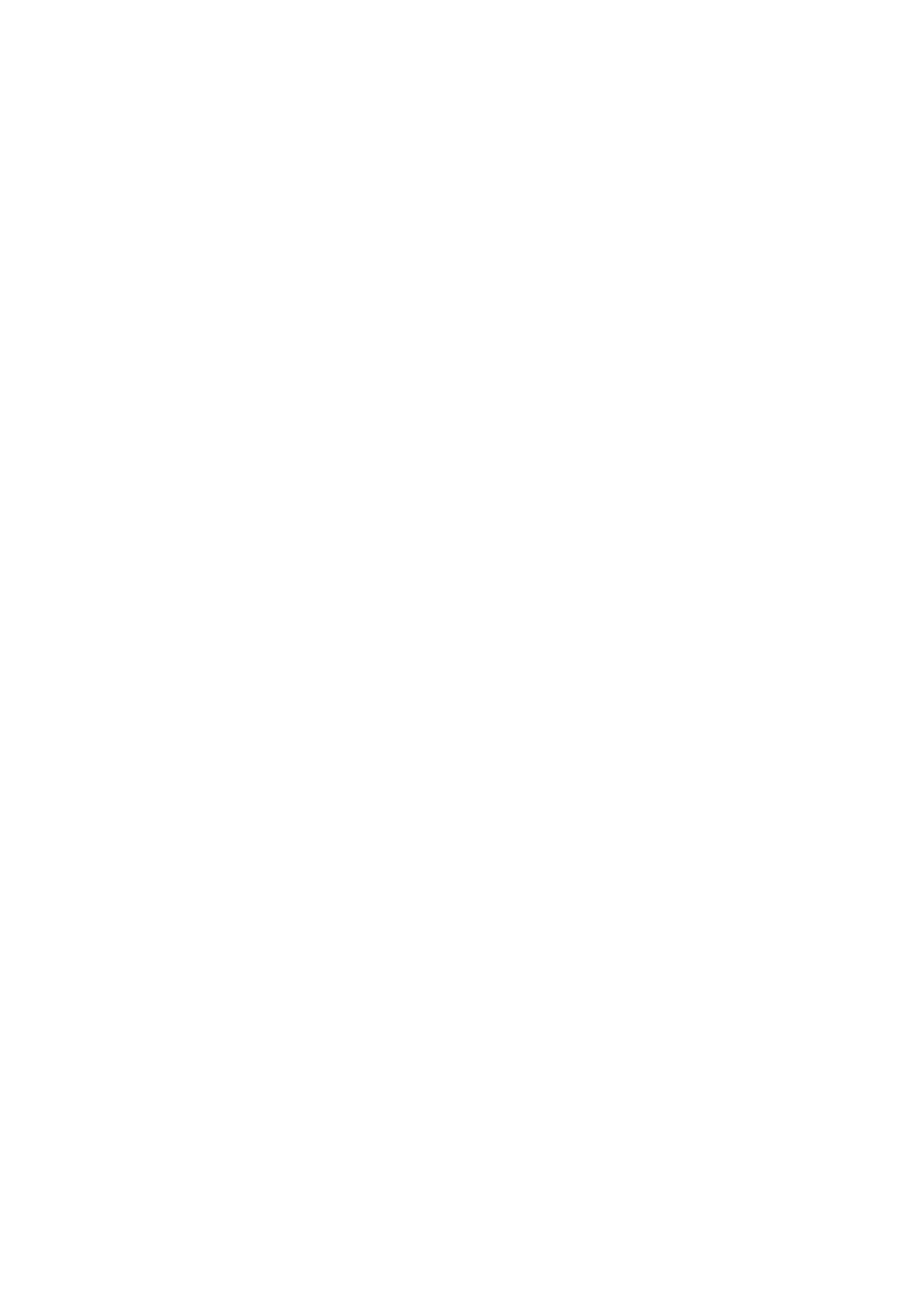*I certify that this public bill, which originated in the Legislative Assembly, has finally passed the Legislative Council and the Legislative Assembly of New South Wales.*

> *Clerk of the Legislative Assembly. Legislative Assembly, Sydney, , 2009*



New South Wales

# **Crimes (Forensic Procedures) Amendment Bill 2009**

Act No , 2009

An Act to amend the *Crimes (Forensic Procedures) Act 2000* to make further provision with respect to the carrying out of forensic procedures and the use of forensic material and DNA profiles; and for other purposes.

*I have examined this bill and find it to correspond in all respects with the bill as finally passed by both Houses.*

*Assistant Speaker of the Legislative Assembly.*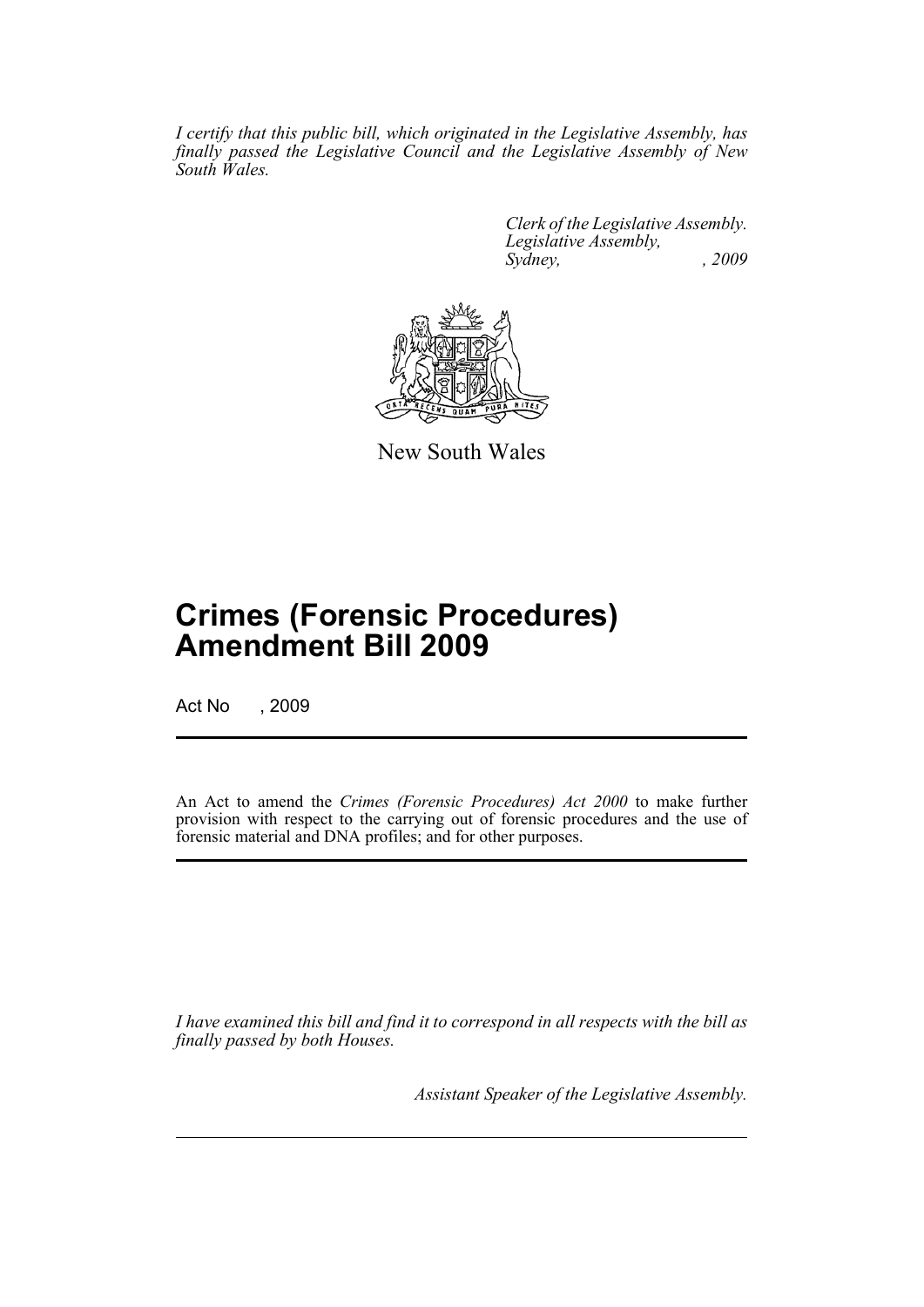## <span id="page-3-0"></span>**The Legislature of New South Wales enacts:**

## **1 Name of Act**

This Act is the *Crimes (Forensic Procedures) Amendment Act 2009*.

## <span id="page-3-1"></span>**2 Commencement**

This Act commences on a day or days to be appointed by proclamation.

## <span id="page-3-2"></span>**3 Amendment of State Records Regulation 2005**

## **Schedule 2 Provisions excepted from operation of section 21**

Insert "sections 81D (2) (Withdrawal of consent) and 81M (3) (Use and retention of forensic material taken from child under 10 years of age)," after "*Crimes (Forensic Procedures) Act 2000*," under the heading "**Provisions requiring destruction of records**".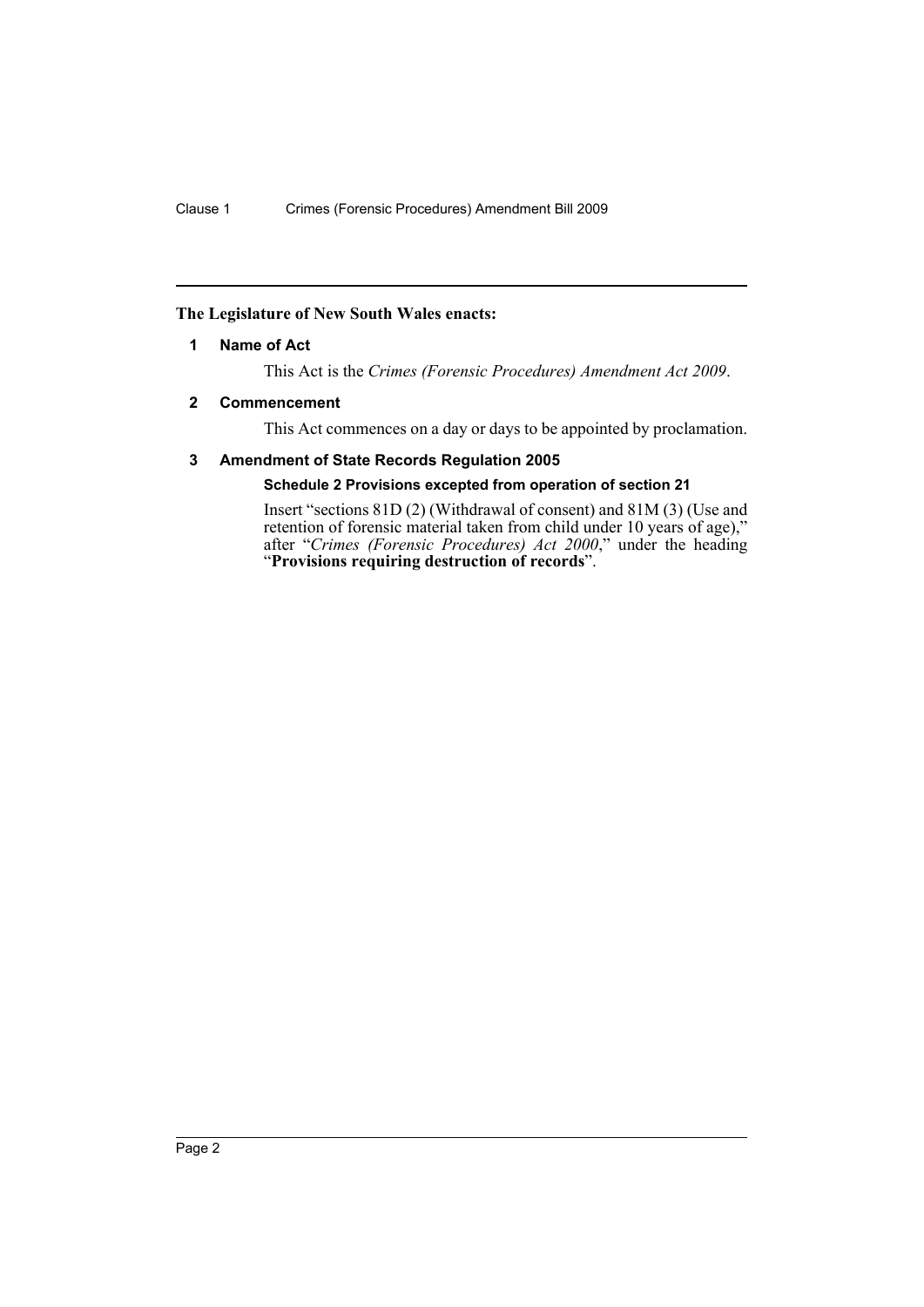Amendment of Crimes (Forensic Procedures) Act 2000 No 59 Schedule 1

# <span id="page-4-0"></span>**Schedule 1 Amendment of Crimes (Forensic Procedures) Act 2000 No 59**

## **[1] Section 3 Interpretation**

Omit the note from the definition of *child* in section 3 (1).

#### **[2] Section 3 (1), definition of "order"**

Omit the definition.

## **[3] Section 3 (5)**

Omit "any such DNA profile".

Insert instead "any DNA profile derived from that material".

## **[4] Part 6 Carrying out forensic procedures on suspects**

Omit the note at the beginning of the Part. Insert instead:

**Note.** Some provisions contained in this Part also apply to the carrying out of forensic procedures on serious indictable offenders, volunteers and persons under 10 years of age. See sections 65, 76 (4) and 81A (4).

## **[5] Section 76 Carrying out of forensic procedures on volunteers**

Insert ", a person under 10 years of age" after "a suspect" in section 76 (1).

#### **[6] Section 77 Informed consent of volunteer or parent or guardian of volunteer**

Insert ", including evidence that may be used against the volunteer" after "court of law" in section  $77(1)(c)$ .

#### **[7] Section 81 Retention of forensic material by order of Magistrate after withdrawal of consent**

Omit "A Magistrate may order that forensic material taken or information obtained from carrying out a forensic procedure on a volunteer who withdraws consent to the retention of the material" from section 81 (2).

Insert instead "If a volunteer, or the parent or guardian of a volunteer, expressly withdraws consent to the retention of forensic material taken from the volunteer or of information obtained from the analysis of that material, a Magistrate may order that such forensic material or information".

#### **[8] Section 81 (3)**

Omit "carrying out the procedure".

Insert instead "the analysis of that material".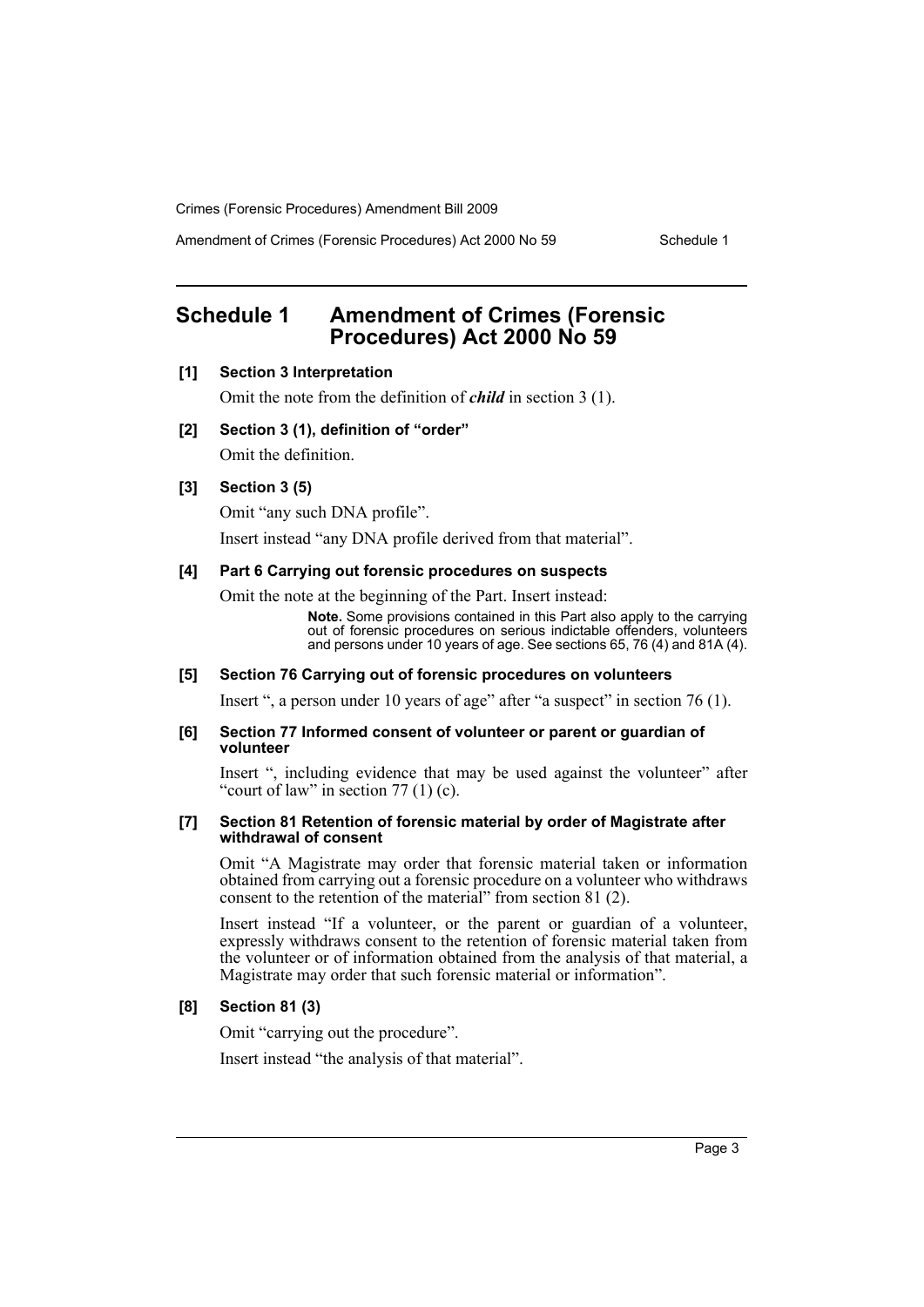Schedule 1 Amendment of Crimes (Forensic Procedures) Act 2000 No 59

## **[9] Part 8A**

Insert after section 81:

## **Part 8A Carrying out of forensic procedures on children under 10 years of age**

#### **81A Carrying out of forensic procedure on child under 10 years of age prohibited except in limited circumstances**

- (1) In this Part, *child* means a person under 10 years of age.
- (2) A person is authorised to carry out a forensic procedure on a child in accordance with this Part and not otherwise.
- (3) This Part authorises the carrying out of a forensic procedure on a child only in the following circumstances:
	- (a) if a parent or guardian of the child gives informed consent to the carrying out of the forensic procedure under section 81C,
	- (b) if the forensic procedure is carried out on the child pursuant to a Magistrate's order under section 81F.
- (4) Sections 44, 48, 49, 52 and 56 (1) apply to the carrying out of a forensic procedure authorised by this Part as if the references to a suspect in those sections were references to a child.

#### **81B References to parent or guardian of child under 10 years of age**

- (1) Despite any provision of this Part, if a parent or guardian of a child is a suspect in relation to the offence under investigation in relation to which a forensic procedure is proposed to be carried out on the child, a reference to the parent or guardian of the child is to be read as a reference to:
	- (a) a parent or guardian of the child who is not a suspect in relation to the offence under investigation, or
	- (b) if such a parent or guardian is not available—the closest available relative of the child who is not a suspect in relation to the offence under investigation.
- (2) In this Part:

*closest available relative* of a child means one of the following persons who is at least 18 years of age and is available at the relevant time:

- (a) a brother or sister of the child,
- (b) a grandparent of the child,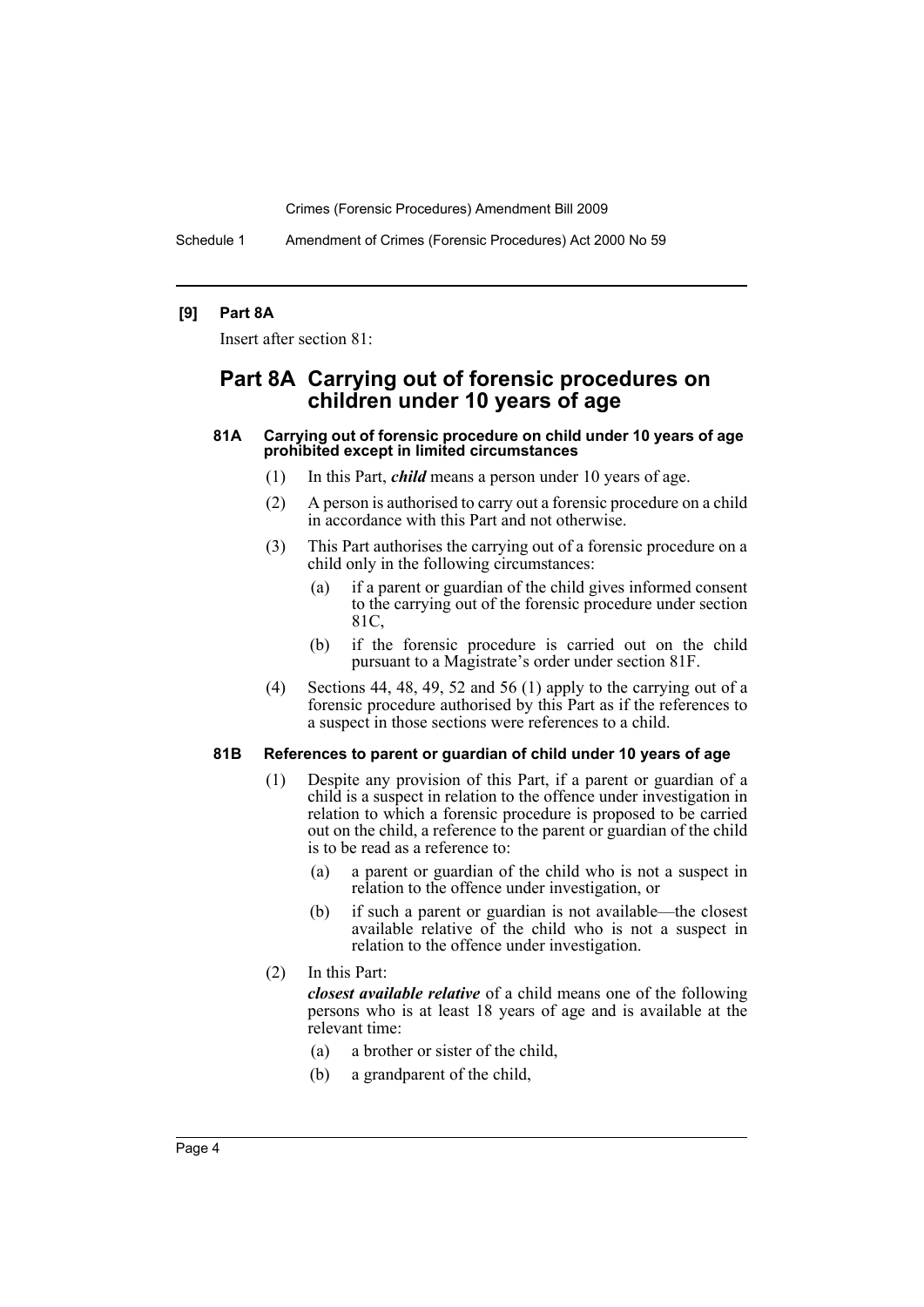(c) an uncle or aunt of the child.

#### **81C Carrying out of forensic procedures on child under 10 years of age with informed consent of parent or guardian**

- (1) This section applies to the carrying out of a forensic procedure on a child for the following purposes:
	- (a) in relation to the investigation of an offence under Part 3 or Subdivision 2 of Division 1 of Part 4 of the *Crimes Act 1900* of which the child is a victim,
	- (b) to eliminate the child's forensic material from other forensic material found at a crime scene in relation to an offence.
- (2) A person is authorised to carry out a forensic procedure to which this section applies:
	- (a) with the informed consent of the child's parent or guardian given in accordance with this section, or
	- (b) if the informed consent of the parent or guardian of the child cannot be obtained or is withdrawn as referred to in section 81D—by order of a Magistrate under section 81F (1) (a).
- (3) A parent or guardian of a child gives informed consent in accordance with this section if the parent or guardian consents in the presence of an independent person after a police officer informs the parent or guardian (personally or in writing) of the following matters:
	- (a) the way in which the forensic procedure is to be carried out,
	- (b) the purpose for which the forensic procedure is required,
	- (c) the offence in relation to which the police officer wants the forensic procedure to be carried out,
	- (d) that the child is under no obligation to undergo the forensic procedure,
	- (e) that the forensic procedure will be carried out by an appropriately qualified police officer or person,
	- (f) that the parent or guardian may consult an Australian legal practitioner of the parent's or guardian's choice before deciding whether or not to consent to the forensic procedure,
	- (g) that the parent or guardian may at any time withdraw consent to the child undergoing the forensic procedure or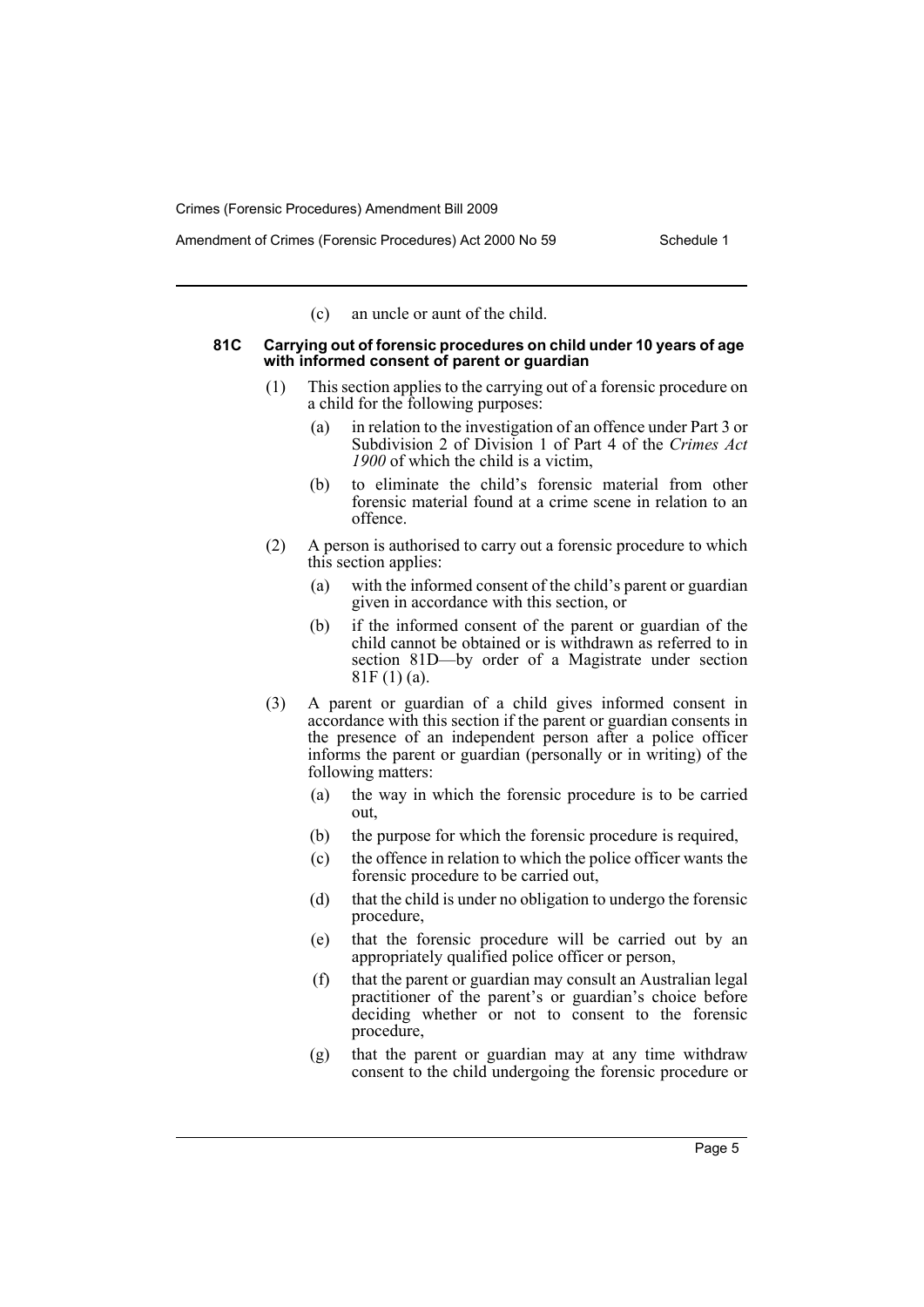to the retention of the forensic material taken or of information obtained from the analysis of that material,

- (h) if the police officer intends the information to be placed on the volunteers (limited purposes) index of the DNA database system:
	- (i) the purpose for which the information is to be placed on that index and that the information may be used and matched with other indexes, but only for that purpose, and
	- (ii) that the information placed on the DNA database system will be removed as soon as is reasonably practicable after a period of 12 months, unless any proceedings for the prosecution of an offence to which the investigation relates have not yet concluded.
- (4) The consent of a parent or guardian to the carrying out of a forensic procedure under this section is not effective unless:
	- (a) the consent is in writing and in a form containing the particulars prescribed by the regulations, and
	- (b) the consent is signed by the parent or guardian, and
	- (c) the signature is witnessed by an independent person, and
	- (d) the parent or guardian is given a copy of the consent as soon as practicable after it is signed and witnessed.
- (5) In this section, *independent person* means a person other than a police officer or other person involved in the investigation of an offence to which the forensic procedure relates.

#### **81D Withdrawal of consent**

- (1) If a parent or guardian of a child expressly withdraws consent to the carrying out of a forensic procedure under this Part (or if the withdrawal of such consent can reasonably be inferred from the parent's or guardian's conduct) before or during the carrying out of the forensic procedure:
	- (a) the forensic procedure is to be treated from the time of the withdrawal as a forensic procedure for which consent has been refused, and
	- (b) the forensic procedure is not to proceed except by order of a Magistrate under section 81F.
- (2) If, after the carrying out of a forensic procedure under this Part on a child, the parent or guardian of the child expressly withdraws consent to the retention of the forensic material taken or of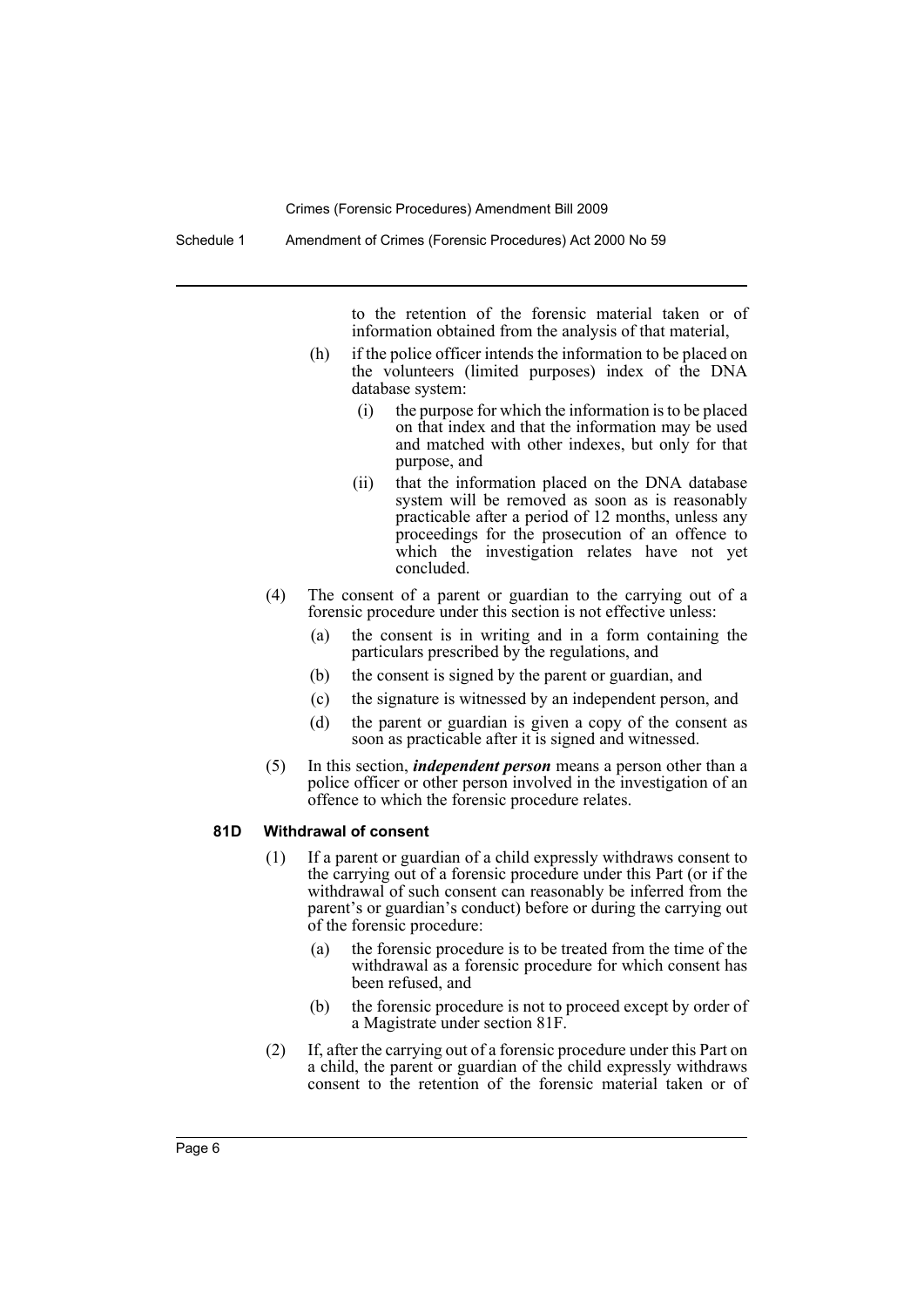information obtained from the analysis of that material, the forensic material and any information obtained from analysis of the material is, subject to any order made under section 81N, to be destroyed as soon as practicable after the consent is withdrawn.

**Note.** Section 3 (5) explains the meaning of *destroy*.

(3) A police officer may request, but cannot require, a parent or guardian of a child who withdraws consent to the carrying out of a forensic procedure under this Part to confirm the withdrawal of consent in writing.

## **81E Application for order**

- (1) An authorised applicant may apply to a Magistrate for an order under section 81F.
- (2) An application must:
	- (a) be made in writing, and
	- (b) specify the type of forensic procedure to be carried out, and
	- (c) specify the purpose for which the forensic procedure is to be carried out, and
	- (d) be supported by evidence on oath or by affidavit in relation to the matters which the Magistrate is to take into account, as referred to in section  $81F(2)$ , and
	- (e) specify whether or not the consent of the parent or guardian of the child has been sought and, if it has, whether that consent was withdrawn or could not be obtained.

### **81F Circumstances in which Magistrate may order carrying out of forensic procedure on child under 10 years of age**

- (1) A Magistrate may order the carrying out of a forensic procedure on a child, but only for the following purposes:
	- (a) to investigate an offence,
	- (b) to assist in locating or identifying a missing person,
	- (c) to assist in identifying a deceased person.
- (2) In determining whether to make an order under this section, the Magistrate is to take into account the following:
	- (a) the age of the child,
	- (b) the best interests of the child,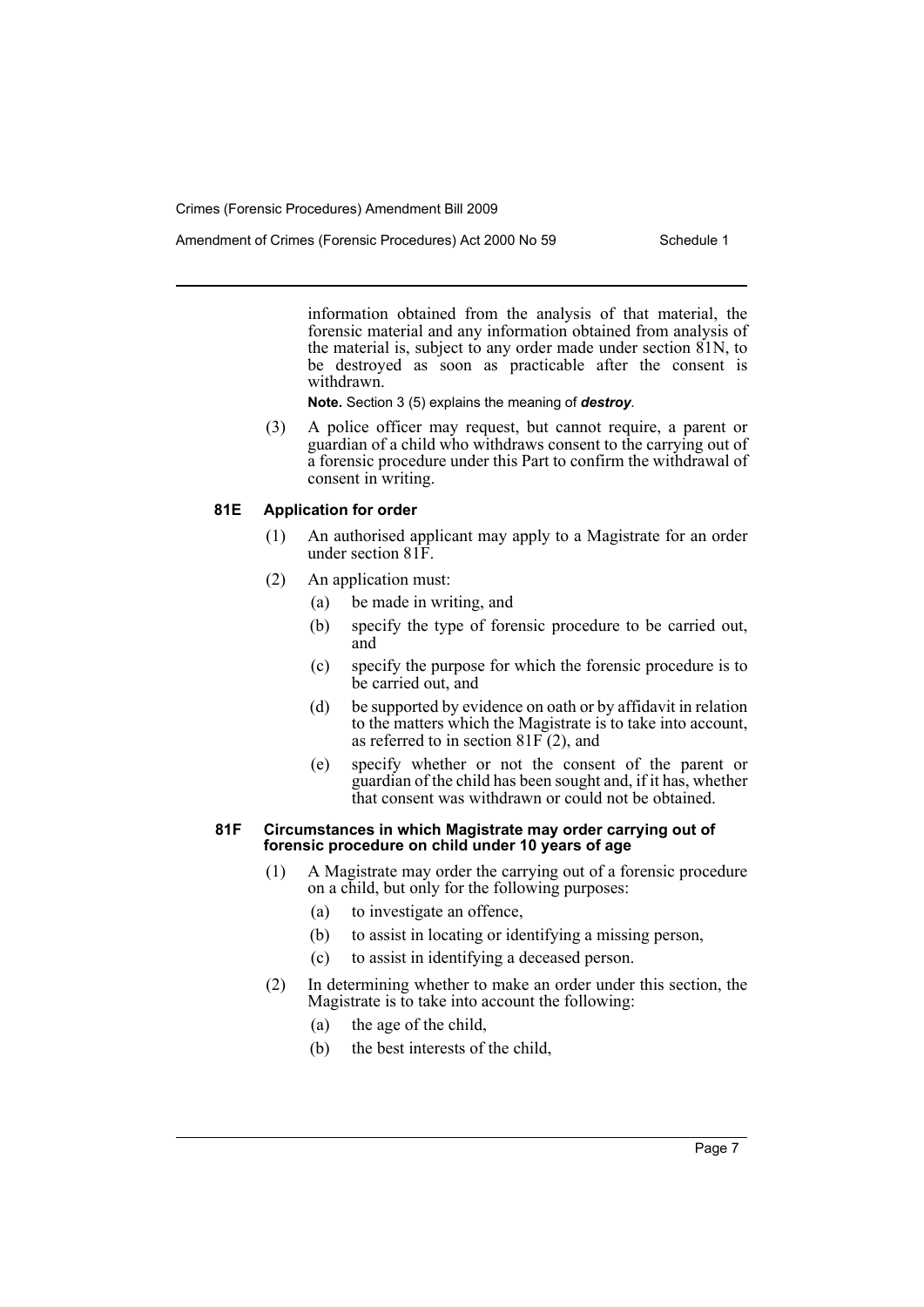Schedule 1 Amendment of Crimes (Forensic Procedures) Act 2000 No 59

- (c) so far as can be ascertained, whether the child understands what will be involved in carrying out the forensic procedure and any wishes of the child with respect to whether the forensic procedure should be carried out,
- (d) any wishes expressed by the parent or guardian of the child with respect to whether the forensic procedure should be carried out,
- (e) any submissions or evidence presented to the Magistrate by an Australian legal practitioner on behalf of the child,
- (f) the type of forensic procedure that is proposed to be carried out,
- (g) the purpose for which the forensic procedure is required,
- (h) if the forensic procedure is proposed to be carried out for the purposes of the investigation of a particular offence the seriousness of the circumstances surrounding the commission of the offence,
- (i) any other matter that the Magistrate considers relevant.
- (3) An order under this section may require the forensic procedure to be carried out at a time or place specified in the order.

#### **81G Persons who may carry out forensic procedures on children under 10 years of age**

- (1) The table to section 50 applies to the carrying out of a forensic procedure under this Part as follows:
	- (a) for each forensic procedure specified in the first column of the table, the persons who are authorised to carry out that procedure under this Part are specified in the second column of the table,
	- (b) for each forensic procedure, the third column of the table shows whether a parent or guardian of a child is entitled to request that a medical practitioner or dentist of the parent's or guardian's choice is present while the forensic procedure is carried out, as if a reference to a suspect in the heading to that column were a reference to the parent or guardian of the child.

**Note.** Section 81I makes detailed provision for the presence of a medical practitioner or dentist of the parent's or guardian's choice while a forensic procedure is carried out.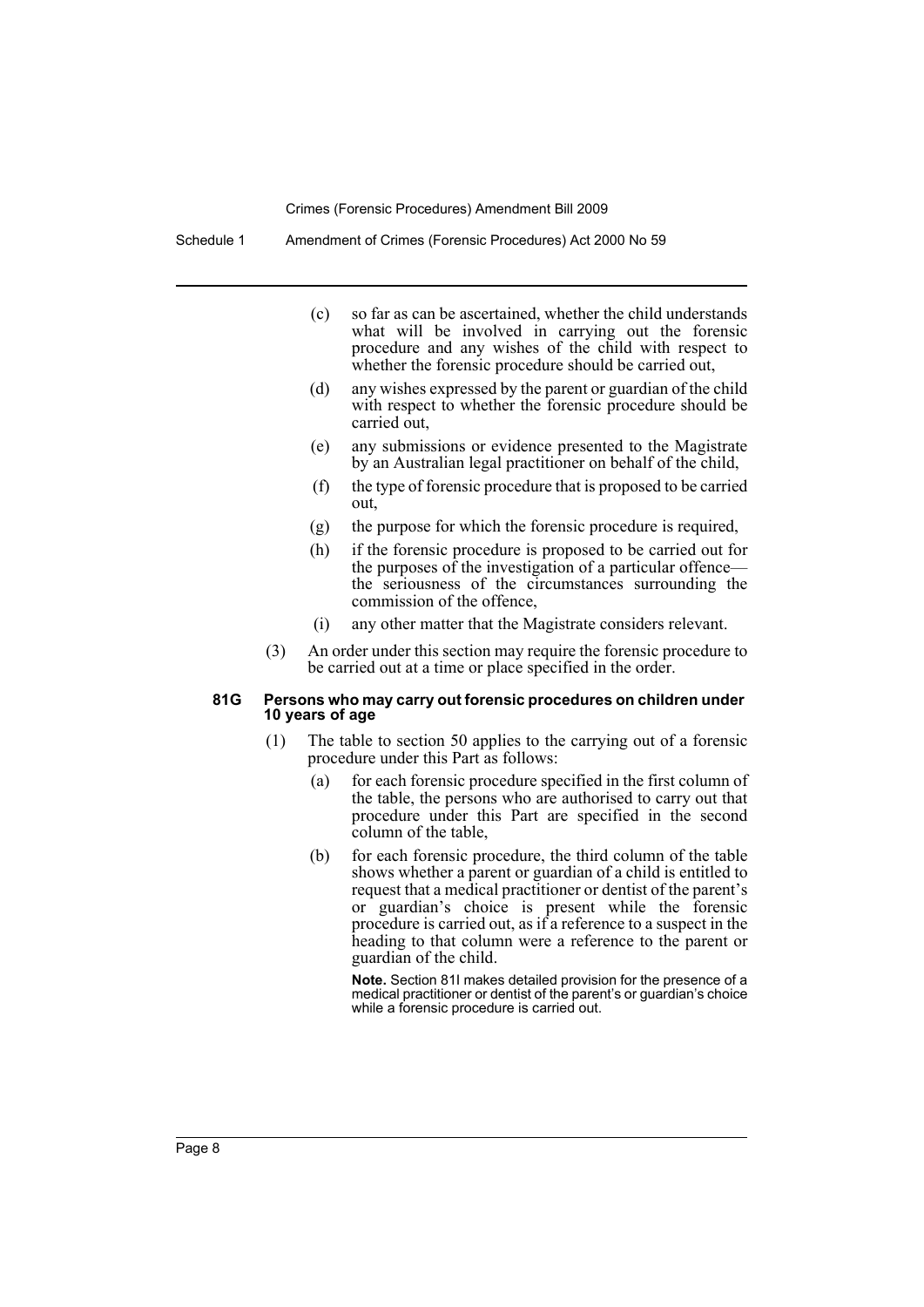(2) A person is authorised to carry out a particular forensic procedure if he or she is an appropriately qualified police officer or person in relation to the procedure even if the person also satisfies another description specified in the table to section 50 that is not specified in relation to the particular forensic procedure.

**Note.** For example, a police officer who is an appropriately qualified police officer or person to take samples of blood may take such samples even though the table does not expressly list police officers as persons who may take samples of blood.

#### **81H Presence of other people while forensic procedure is carried out on children under 10 years of age**

- (1) A parent or guardian of a child, or an Australian legal practitioner representing a child, must, if reasonably practicable, be present while a forensic procedure is carried out on the child.
- (2) Where the presence of a police officer is reasonably necessary to ensure that a forensic procedure is carried out effectively and in accordance with this Part, the police officer is (if reasonably practicable) to be a person of the sex chosen by the child or, if the child is unable or does not wish to make such a choice, a person of the same sex as the child.
- (3) Subsection (2) does not apply to the following forensic procedures:
	- (a) the taking of hand prints, finger prints, foot prints or toe prints,
	- (b) any non-intimate forensic procedure that may be carried out without requiring the child to remove any clothing other than his or her overcoat, coat, jacket, gloves, socks, shoes, scarf or hat.

#### **81I Medical practitioner or dentist of parent's or guardian's choice may be present for some forensic procedures**

A medical practitioner or dentist chosen by a parent or guardian of a child pursuant to section 81G (1) (b) is to be present at the forensic procedure unless he or she:

- (a) is unable, or does not wish, to attend, or
- (b) cannot be contacted,

within a reasonable time or, if relevant, within the time in which the person responsible for the effective carrying out of the forensic procedure considers the forensic procedure should be carried out if it is to be effective in affording evidence of the relevant offence.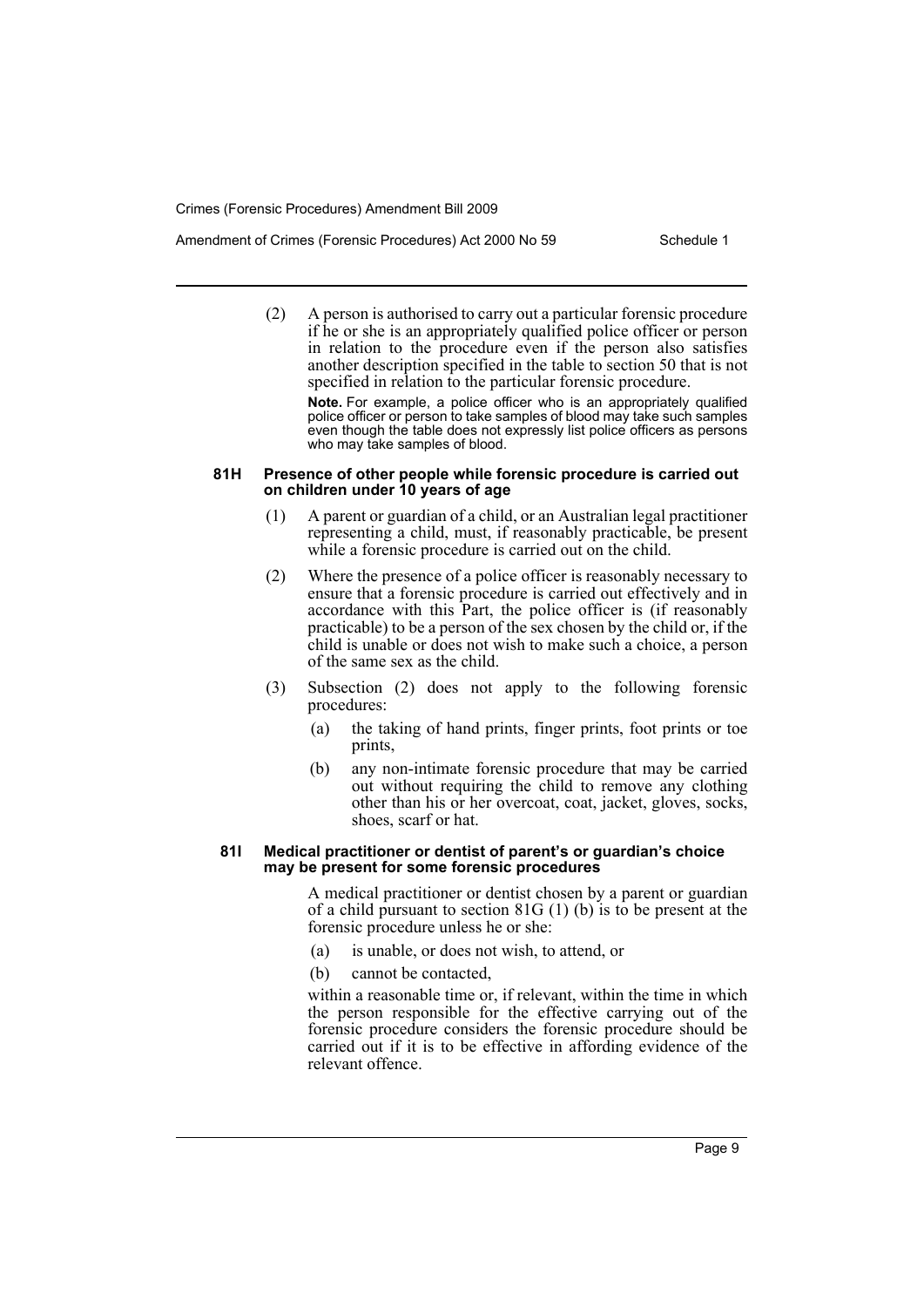Schedule 1 Amendment of Crimes (Forensic Procedures) Act 2000 No 59

#### **81J Recording of forensic procedure**

- (1) The carrying out of a forensic procedure under this Part must be recorded by electronic means unless:
	- (a) a parent or guardian of the child objects to the recording, or
	- (b) the recording is not practicable.
- (2) Subsection (1) does not apply to:
	- (a) the taking of a hand print, finger print, foot print or toe print, or
	- (b) the taking of a photograph, other than of the child's private parts.
- (3) Before the forensic procedure is carried out, the parent or guardian of the child must be informed:
	- (a) of the reasons for recording the carrying out of the forensic procedure, including the protection that the recording provides for the child, and
	- (b) that the parent or guardian of the child may object to the recording.
- (4) If the carrying out of the forensic procedure is not to be recorded by electronic means, the forensic procedure must be carried out in the presence of an independent person.
- (5) Subsection (4) does not apply if the parent or guardian of the child expressly and voluntarily waives the child's right to have an independent person present, but such a person may nevertheless be present if the investigating police officer so directs.
- (6) In this section, *independent person* means a person other than a police officer or other person involved in the investigation of an offence to which the forensic procedure relates.

#### **81K Photographs**

Where a forensic procedure involves the taking of a photograph of a part of a child's body, the investigating police officer concerned must ensure that a copy of the photograph is made available to a parent or guardian of the child.

#### **81L Material to be made available to parent or guardian of child under 10 years of age**

(1) If material from a sample taken from a child is analysed in relation to the investigation of an offence, the investigating police officer must ensure that, if a parent or guardian of the child so requests in writing: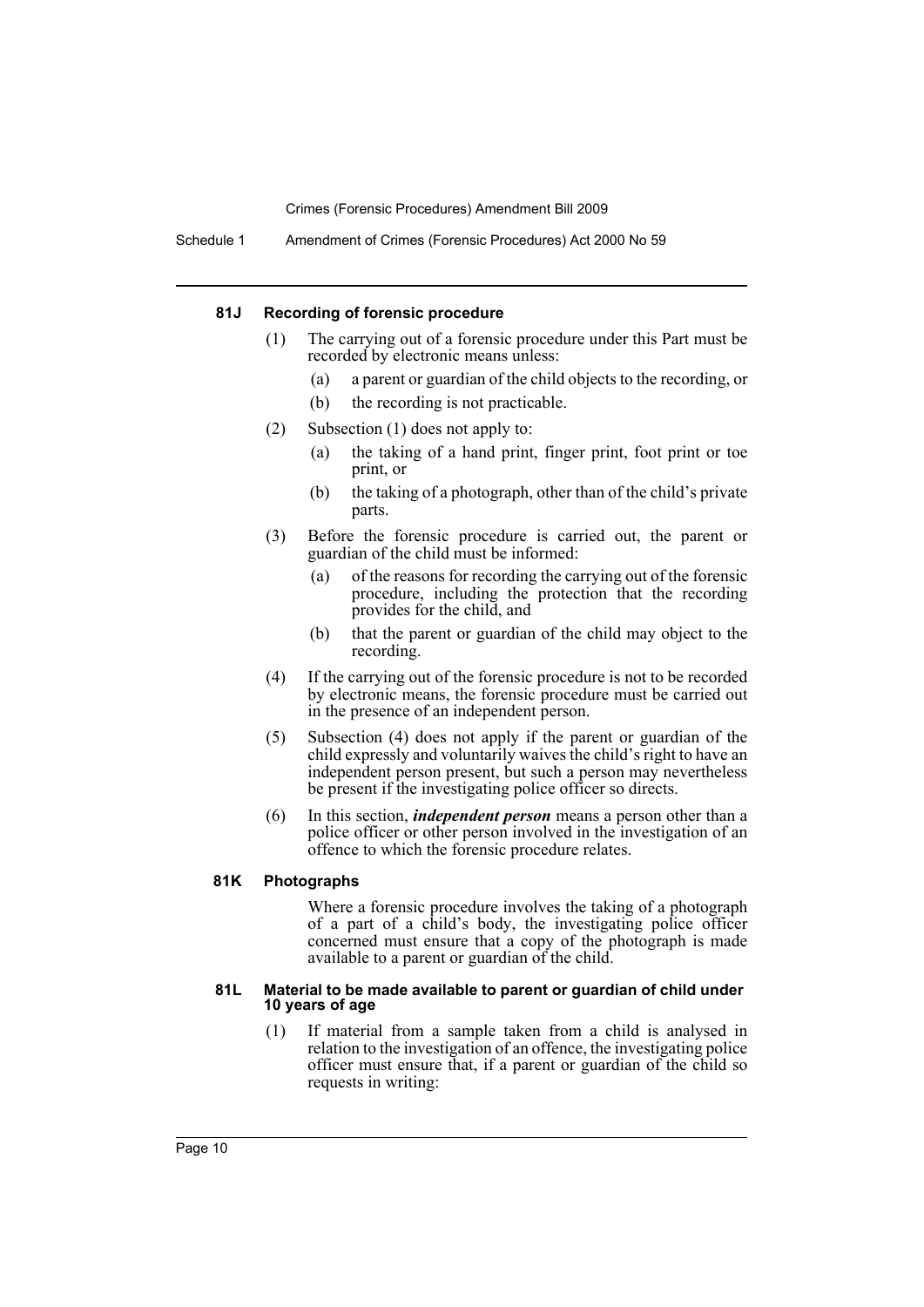- (a) a copy of the child's DNA profile that has been derived from the sample, and
- (b) a statement as to whether or not a match has been found, in relation to the investigation, between the child's DNA profile and any other DNA profile,

are made available to the parent or guardian of the child.

- (2) The parent or guardian of a child is to be informed of his or her right to make such a request by the investigating police officer.
- (3) The requirements of subsection (1) need not be complied with in a manner that would, or at a time when to do so would:
	- (a) prejudice the investigation of any offence, or
	- (b) be a source of embarrassment to a victim of any offence.

#### **81M Use and retention of forensic material taken from child under 10 years of age**

- (1) Any forensic material taken from a child pursuant to this Part must only be used for the purposes for which the carrying out of the forensic procedure was authorised.
- (2) Any DNA profile derived from forensic material taken from a child:
	- (a) may be placed on:
		- (i) the volunteers (limited purposes) index, or
		- (ii) the missing persons index, or
		- (iii) the unknown deceased persons index,
		- but must not be placed on any other index, and
	- (b) if placed on an index of the DNA database system, may only be matched with a DNA profile on the same or another index of the DNA database system if the matching is for a purpose for which the DNA profile of the child was placed on the index of the DNA database system (despite section 93).
- (3) Any forensic material obtained from the carrying out of a forensic procedure must:
	- (a) in the case of forensic material obtained pursuant to section 81C or an order under section 81F (1) (a) or 81N (2)—be destroyed as soon as is reasonably practicable after a period of 12 months has elapsed since the forensic material was taken, unless any proceedings for the prosecution of an offence to which the investigation relates have not yet concluded, and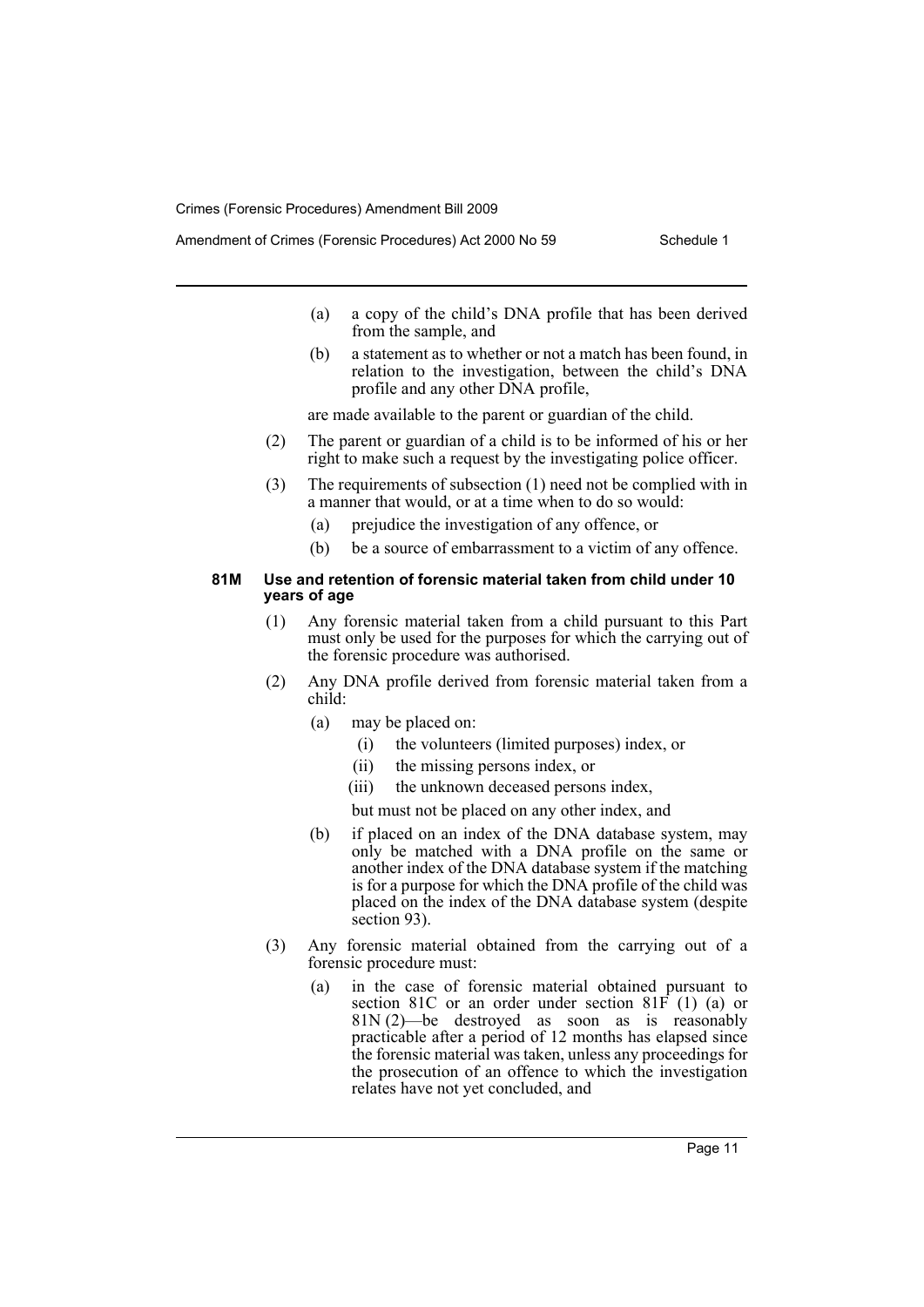Schedule 1 Amendment of Crimes (Forensic Procedures) Act 2000 No 59

(b) in the case of forensic material obtained pursuant to an order under section  $81F(1)$  (b) or (c)—be destroyed within 12 months of being obtained.

**Note.** Section 3 (5) explains the meaning of *destroy*.

#### **81N Retention of forensic material by order of a Magistrate after parent or guardian of child under 10 years of age withdraws consent**

- (1) An authorised applicant may apply to a Magistrate for an order under subsection (2).
- (2) A Magistrate may order that forensic material taken or information obtained from carrying out a forensic procedure on a child whose parent or guardian withdraws consent to the retention of the material be retained if the Magistrate is satisfied that:
	- (a) during an investigation into the commission of a serious indictable offence material reasonably believed to be from the body of a person who committed the offence had been found:
		- (i) at the scene of the offence, or
		- (ii) on the victim of the offence or anything reasonably believed to have been worn or carried by the victim when the offence was committed, or
		- (iii) on the child or anything reasonably believed to have been worn or carried by the child at the scene of the offence or when the offence was committed, or
		- (iv) on an object or person reasonably believed to have been associated with the commission of the offence, and
	- (b) there are reasonable grounds to believe that information obtained from analysis of the forensic material taken from the child is likely to produce evidence of probative value in relation to the serious indictable offence being investigated, and
	- (c) the retention of the forensic material taken from the child is justified in all the circumstances.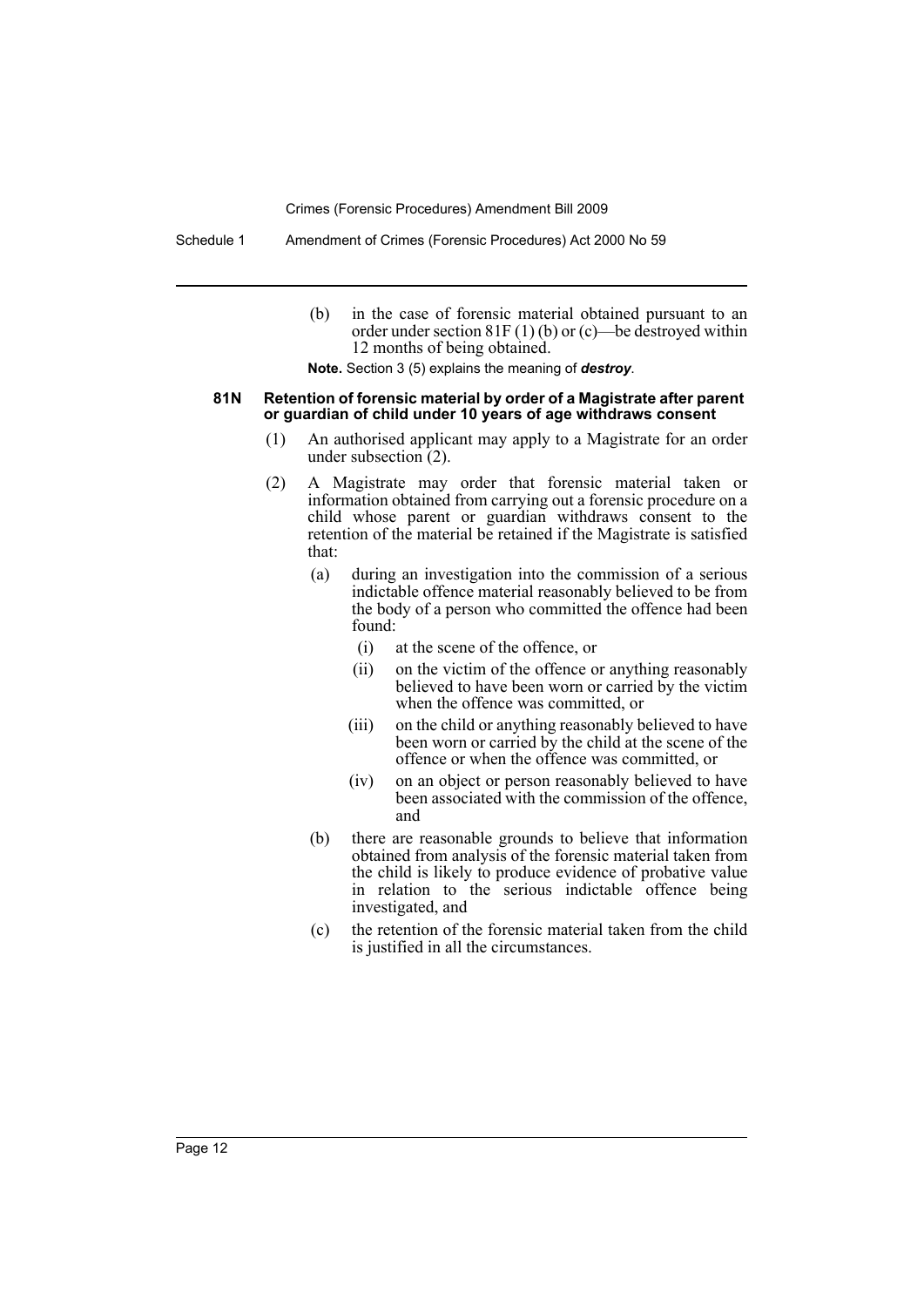## **[10] Section 87**

Omit the section. Insert instead:

#### **87 Destruction of forensic material taken from offender after conviction set aside or quashed**

- (1) This section applies if, after a forensic procedure is carried out on a person who is:
	- (a) a suspect who is subsequently convicted of an offence, or
	- (b) a serious indictable offender under Part 7, or
	- (c) an untested former offender under Part 7A, or
	- (d) an untested registrable person under Part 7B,

the conviction by virtue of which he or she is such a person (or, if there is more than one such conviction, each of them) is set aside or quashed.

- (2) If forensic material has been taken from a person to whom this section applies and:
	- (a) no appeal is lodged against the setting aside or quashing of the conviction, or
	- (b) an appeal is lodged and the setting aside or quashing of the conviction is confirmed or the appeal is withdrawn, or
	- (c) there is no reasonable prospect of a retrial or rehearing in connection with the setting aside or quashing of the conviction,

the forensic material must be destroyed as soon as practicable unless an investigation into, or a proceeding against the person for, another offence is pending.

## **[11] Section 90 Definitions**

Insert "and persons under 10 years of age" after "volunteers" in paragraph (b) of the definition of *missing persons index*.

## **[12] Section 90, definition of "volunteers (limited purposes) index"**

Omit the definition. Insert instead:

*volunteers (limited purposes) index* means an index of DNA profiles derived from:

(a) forensic material taken in accordance with Part 8 or under a corresponding law of a participating jurisdiction from volunteers who (or whose parents or guardians) have been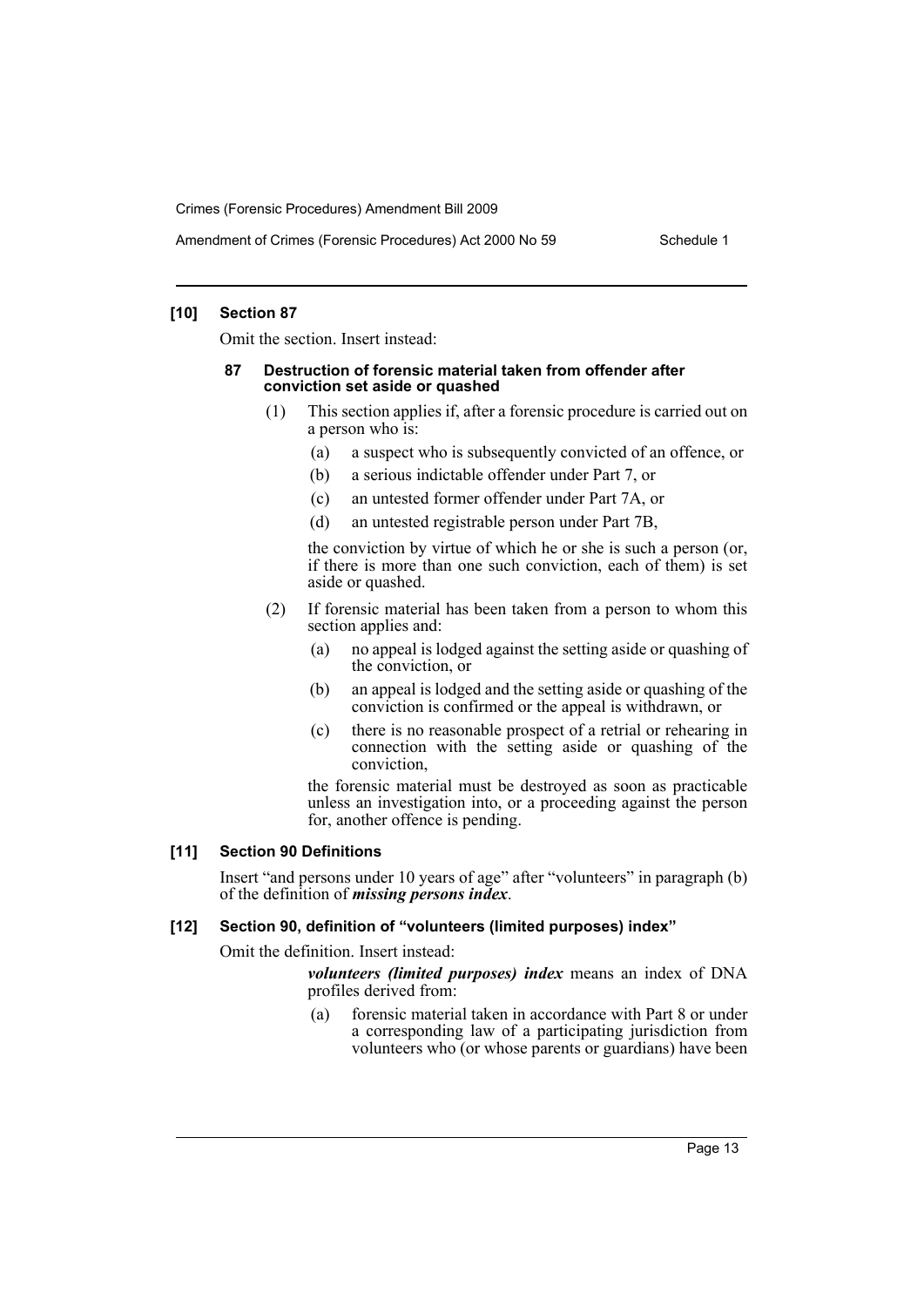informed that information obtained will be used only for a purpose specified to them under section 77 (2) (b) or (c1), or

(b) forensic material taken from a person under 10 years of age in accordance with Part 8A.

#### **[13] Section 91 Supply of forensic material for DNA database system purposes**

Omit "or a volunteer in accordance with Part 7, 7A, 7B or 8" from paragraph (c) of the definition of *permitted forensic material* in section 91 (3).

Insert instead ", volunteer or a person under 10 years of age in accordance with Part 7, 7A, 7B, 8 or 8A".

#### **[14] Section 92 Use of information on DNA database system**

Insert "81M or" after "section" in section 92 (2) (a).

## **[15] Section 93A**

Insert after section 93:

#### **93A Use of DNA profile of child or incapable person**

- (1) Despite any other provision of this Act, if a forensic procedure is carried out on a volunteer who is a child or incapable person and a DNA profile is obtained as a result of that forensic procedure, that DNA profile:
	- (a) must not be placed on the volunteers (unlimited purposes) index of the DNA database system, and
	- (b) must, if placed on an index of the DNA database system, only be used for the purpose for which the DNA profile is placed on that index, and
	- (c) must not be matched with any DNA profile on the same or another index of the DNA database system for any other purpose, unless otherwise ordered by a Magistrate.
- (2) In determining whether to make an order under subsection  $(1)(c)$ , the Magistrate is to take into account the following:
	- (a) the age of the volunteer,
	- (b) the best interests of the volunteer,
	- (c) so far as can be ascertained, whether the volunteer understands what will be involved in the matching of his or her DNA profile on the DNA database system and any wishes of the volunteer with respect to whether that should be ordered,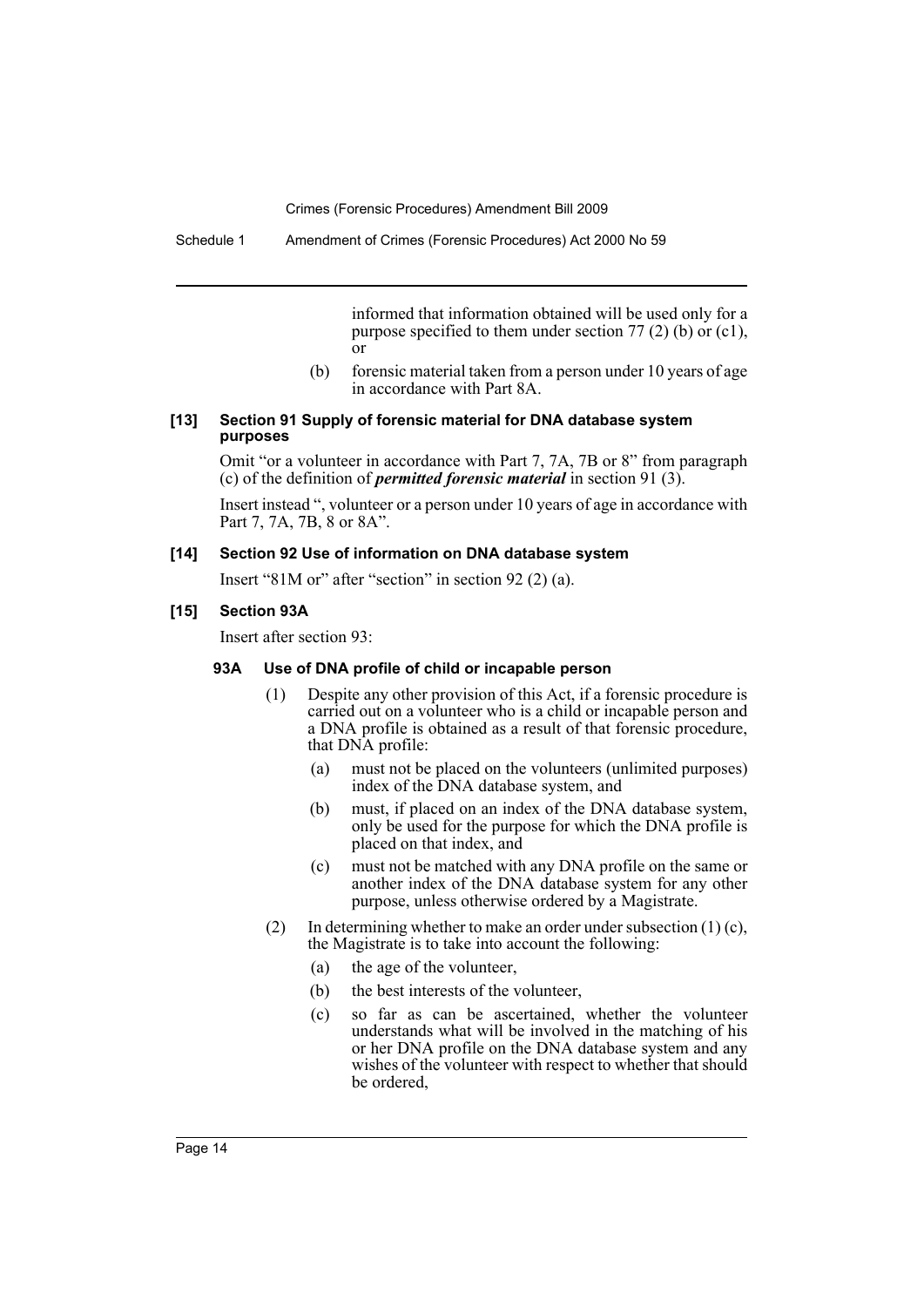- (d) any wishes expressed by the parent or guardian of the volunteer with respect to the matching of the volunteer's DNA profile on the DNA database system,
- (e) any submissions or evidence presented to the Magistrate by an Australian legal practitioner on behalf of the volunteer,
- (f) the purpose for which the matching is required,
- (g) any other matter that the Magistrate considers relevant.

## **[16] Sections 100 (1), 101 and 102**

Omit "or volunteer" wherever occurring.

Insert instead ", volunteer or person under 10 years of age".

## **[17] Section 100 Obligation of investigating police officers relating to recordings**

Omit "or volunteer" where firstly occurring in section 100 (2).

Insert instead ", volunteer or person under 10 years of age".

#### **[18] Section 100 (2) (a)**

Omit "suspect's, offender's or volunteer's legal representative".

Insert instead "legal representative of the suspect, offender, volunteer or person under 10 years of age".

#### **[19] Section 101 Material required to be made available to suspect, offender, volunteer or person under 10 years of age**

Omit "suspect's, offender's or volunteer's legal representative (if any)" from section  $10\overline{1}$  (1) (a).

Insert instead "legal representative (if any) of the suspect, offender, volunteer or person under 10 years of age".

## **[20] Section 101 (2) (b)**

Omit "suspect's, offender's or volunteer's interview friend or legal representative".

Insert instead "interview friend or legal representative of the suspect, offender, volunteer or person under 10 years of age".

#### **[21] Section 111 Act does not apply to persons under 10**

Omit the section.